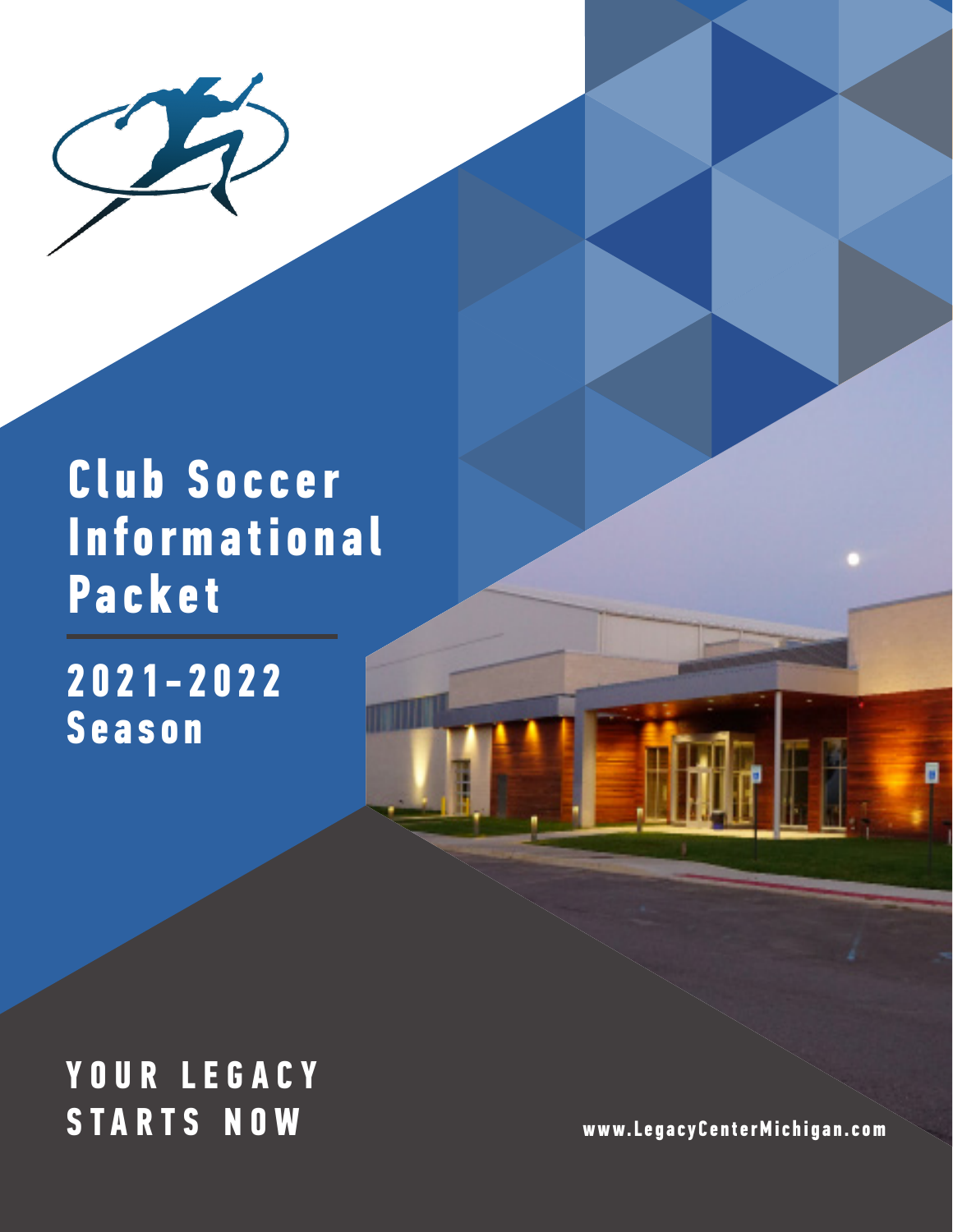# MISSION STATEMENT & THE LEGACY VISION

### OUR MISSION

The Legacy Center seeks to provide athletes of all levels the opportunity to experience world class products, services, and facilities that enhance each athlete's training experience while enabling each athlete to fulfill their goals and providing opportunities to further their athletic objectives.

### OUR VISION

Legacy Soccer Organization provides Elite Level instruction and training to our athletes, offering the best opportunities for them to succeed at the next level of their choosing. Our coaches are committed to providing each athlete with individual instruction, training, and education in soccer techniques, strategies, and skills. Each coach has a responsibility to be a role model for success and passion for the game.

We believe that Legacy Soccer Organization instruction and training is only a part of what our club offers. We focus on providing a fun, competitive atmosphere, where our athletes will develop strong work ethic and life lessons that will be carried throughout their lives outside of the Legacy Soccer Organization, along with positive coaching, sportsmanship, and leadership skills. The Legacy Soccer Organization is committed to developing athletes to their fullest potential.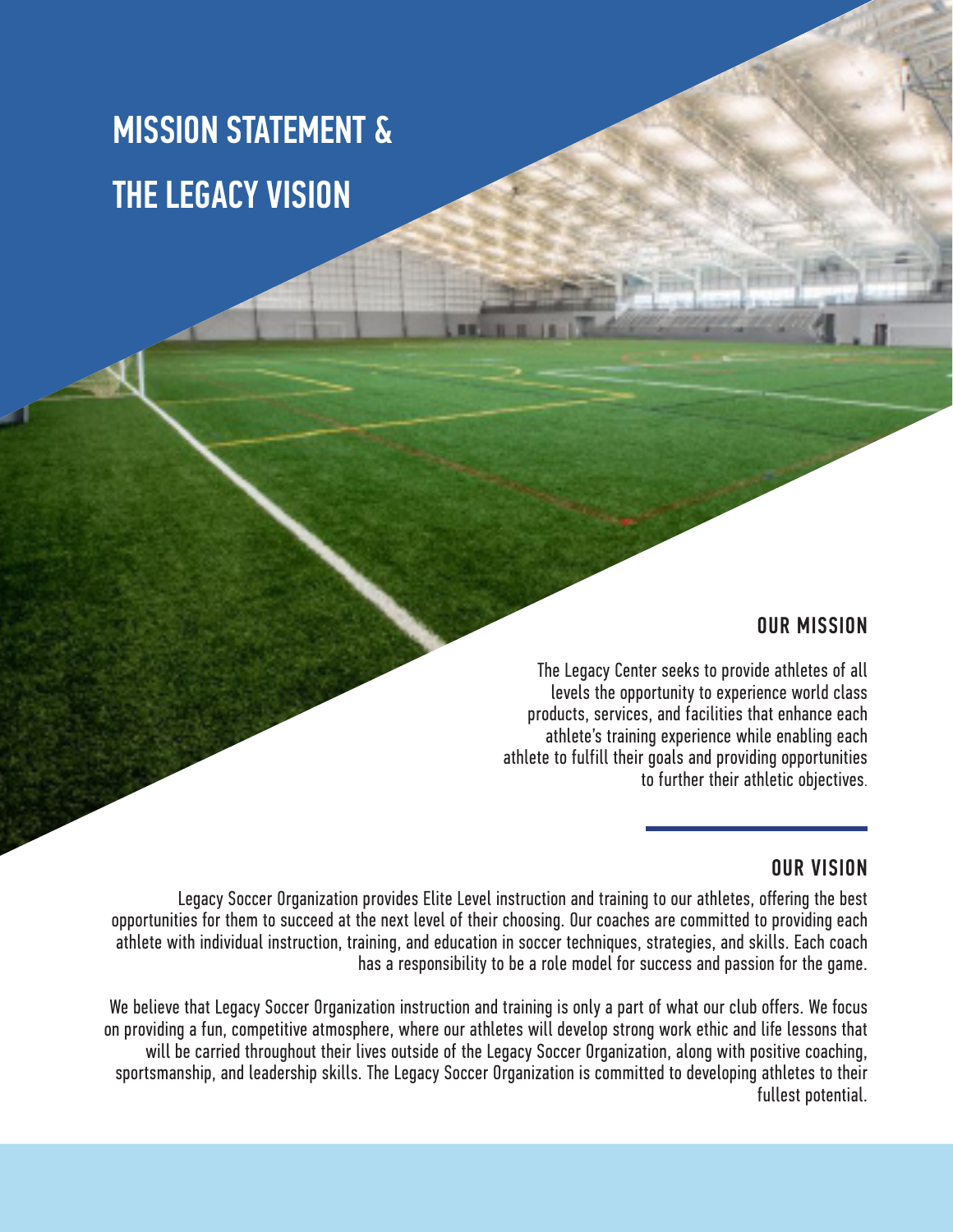

The Legacy Soccer Organization is for athletes that are serious about soccer. Our training and tournament schedule is demanding for most, but it will make e a ch a th lete better prepared for their future soccer careers. Legacy Soccer Organization athletes are those that are willing to reach their ultimate potential by participating in all training sessions, practices, games, and tournaments of the organization.

# PLAYER EXPECTATIONS

It is the philosophy of the Legacy Soccer Organization to develop respect, commitment, and leadership in each of our athletes. It is important that each player understand that they are part of a team and are expected to conduct themselves appropriately at all times. As an athlete of the organization, each athlete is representing the organization as well as their families. Players and their families are to show respect at all times to coaches, other players, their families, and officials. Players will be competitive, but should not be disrespectful while doing so to coaches, other players and their families, opposing teams and clubs, and officials. There will be zero tolerance for any disrespect by parents or players toward the above parties listed.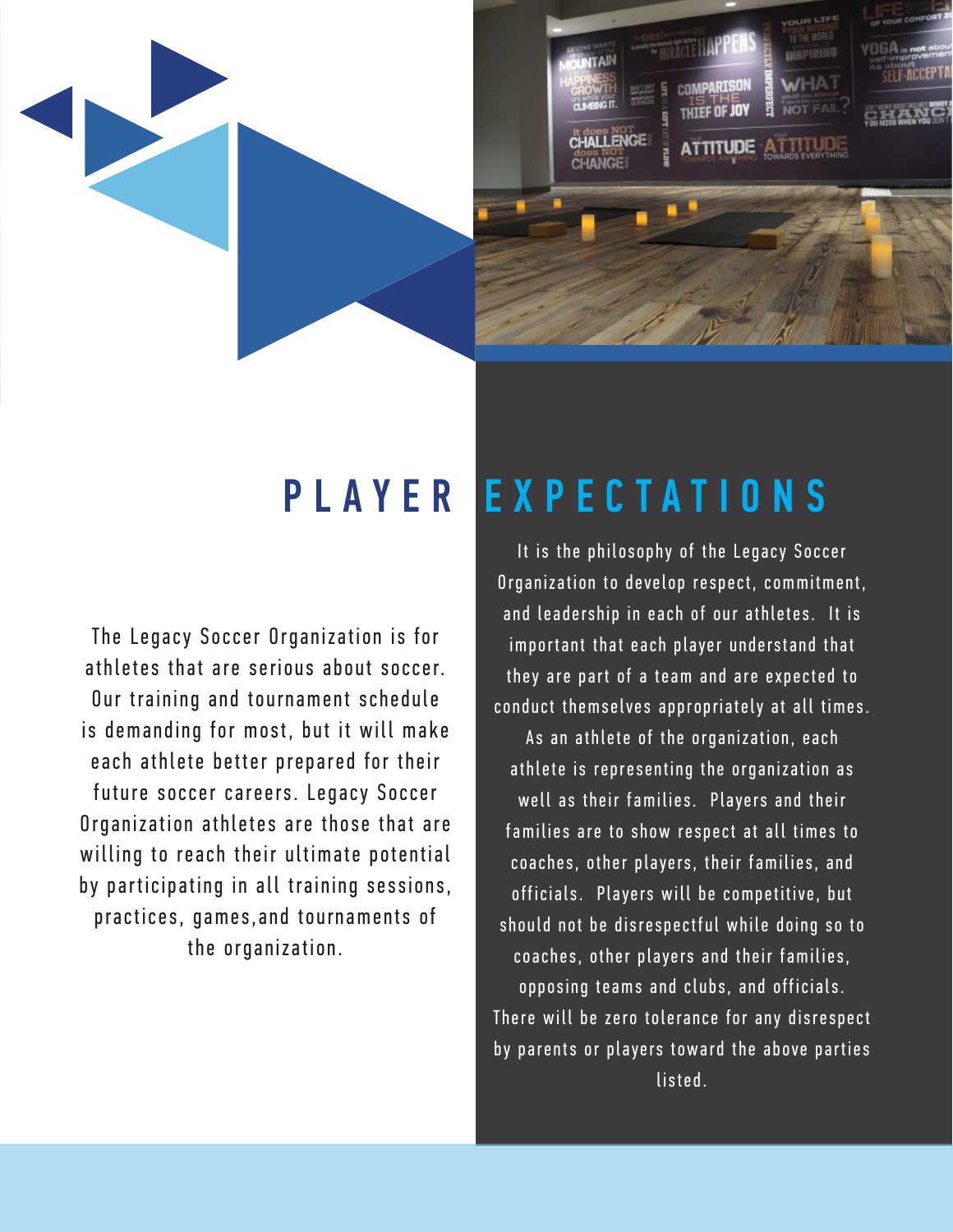### PLAYER POLICIES AND CONDUCT

### ATTENDANCE:

It is the athlete's responsibility as a player to notify their coach of scheduled events that they will be missing. Players must give their coach notification of their absence 24 hours prior to any scheduled practice, except in the case of an illness or emergency. If the athlete's schedule has many conflicts, they should consider if they are truly dedicated to the team and organization in order to benefit their soccer career. The Legacy Soccer Organization wants players who are truly dedicated to furthering their careers. If a coach does not excuse the player's absence, the player is required to be there. If the player still does not attend causing their team to forfeit, the player and his/her family may be responsible for any fines/fees incurred.

### ARRIVING ON TIME:

Players are required to be prepared for practices and games in advance of the time the practices or games that are intended to begin. Players should be ready to participate in the practice or game at the intended start time; simply arriving by that time is not sufficient. This typically means arriving about 60 minutes before the start time.

### PLAYER'S ACTIONS:

Players are representing the Legacy Center and their families at all times. They shall not use profanity or derogatory language during practices or games. Players will show respect to officials and will accept responsibility for any foul/error/penalty issued by the officials against the athlete. Players will show respect towards their teammates as well as their opponents. During competition, athletes will not ridicule teammates for mistakes or losing. They will also not taunt their opponents before, during, or after their competitions. As a member of the Legacy Soccer Organization, athletes will also be respectful to teammates and opponents in their use of social media.

### SAFETY:

Players or their parents shall inform their coaching staff of any physical disability or ailment that may affect their own safety or the safety of others.

### PRACTICES/GAMES/TOURNAMENTS:

The coaching staff will determine the schedule of practices/games/tournaments, which could possibly last year round. During competition time, players are not permitted to leave the competition area to talk to family members, friends, or others.

### PLAYTIME:

Playtime during tournaments and games is decided by the coaching staff. Athletes are not guaranteed playtime.

### TEAM PLACEMENT:

Players must accept placement on the team they were chosen to be on by returning the contract given to them at tryouts within 24 hours of tryouts. Players must also pay the non-refundable deposit fee with the completed contract. If a player does not accept their position within the 24 hour time period, their position on the team can be given to another player.

### ZERO TOLERANCE:

The Legacy Soccer Organization has a zero tolerance policy when a player is caught possessing or using tobacco, drugs, or alcohol during any organization event. When traveling, players must adhere to curfew guidelines. Any violation of team rules will result in suspension or exclusion at the discretion of the coaching staff and directors.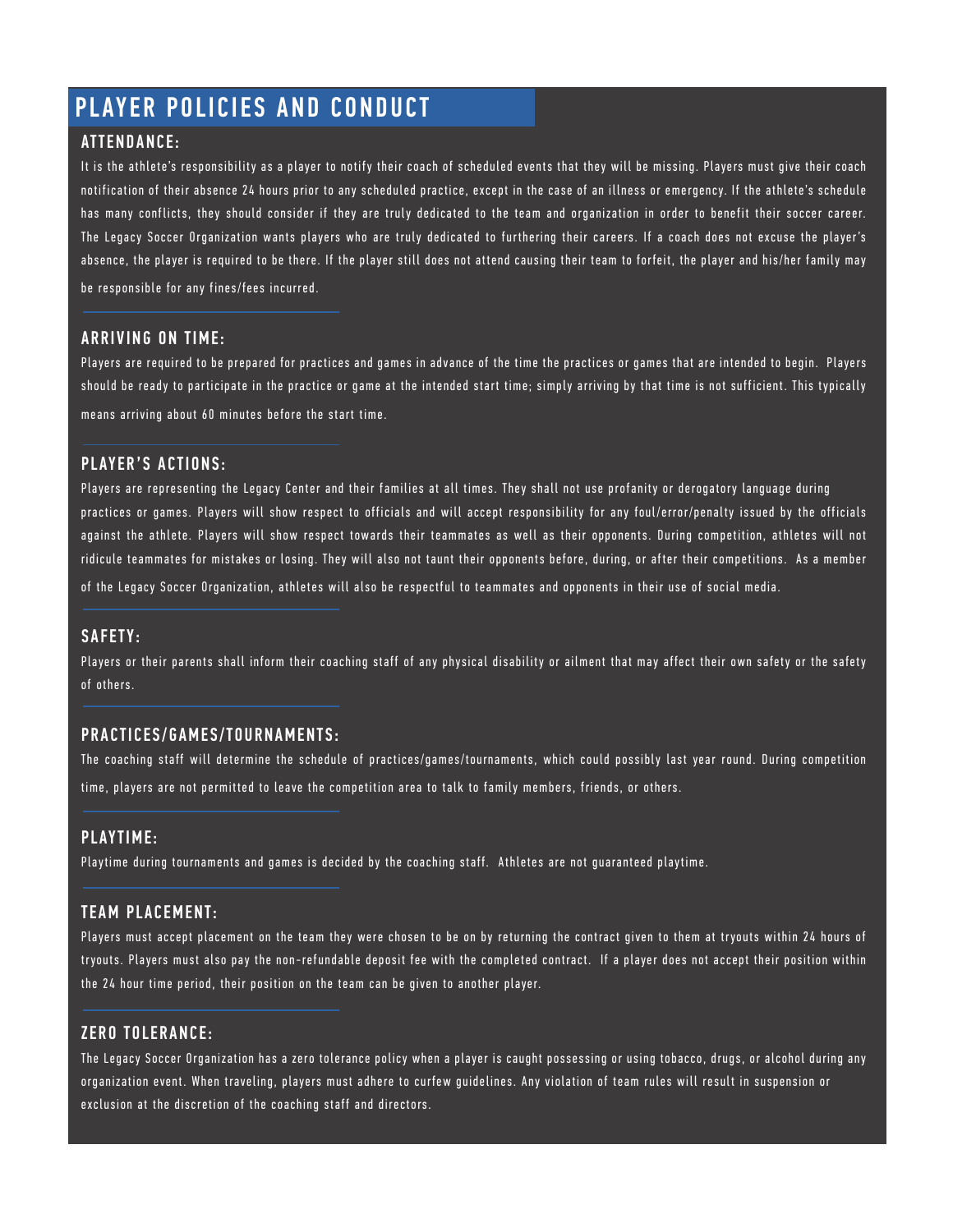### PARENT/GUARDIAN/GUEST EXPECTATIONS

Parents/guardians/guests are expected to display appropriate behavior for their children and other players and parents, while being supportive of them and the team and organization. Parents/guardians/guests are also expected to show respect to players, coaches, other parents, other teams and clubs, and officials. There will be zero tolerance for any disrespect by parents/ guardians/guests. The organization may decide to remove from the venue parents/guardians/guests if they violate our zero tolerance policy.

### PARENT/GUARDIAN/GUEST POLICIES AND CONDUCT

It is the responsibility of the parents/guardians/guests to understand and agree to the attendance policy under the player guidelines. All parents/guardians/guests are expected to conduct themselves in a positive fashion at all Legacy Soccer Organization events. Parents/guardians/guests should treat all players, parents, and officials with respect, while being positive role models for the athletes. Parents/guardians/guests should refrain from coaching the athletes unless specifically asked by the coaching staff to do so. Parents/guardians/guests are not permitted to be on the field, court, or any other playing surface while competition is occurring unless asked to do so by the coaching staff. Parents/guardians/guests that violate these rules may be asked to leave or be banned from future Legacy Soccer Organization events.

Parents/Guardians/Guests are responsible for providing transportation to and from all Legacy Soccer Organization events, including practices, games, and tournaments. Parents/Guardians/Guests are to be supportive of the entire team at all times. They are encouraged to cheer for our teams as long as their behavior does not negatively affect the Soccer Organization and the Legacy Center Sports Complex.

#### Dispute Policy:

If a parent has a dispute over a coaching decision, they must wait 24 hours before speaking to the coach. A parent will refrain from questioning, discussing, or confronting any members of the coaching staff at the field, court, or other competition area. Parents must meet coaches to discuss any disputes at an agreed upon time and place. If the problem concerns playtime or player discipline, the PLAYER must approach the coach first. At no point will other players be discussed. If a parent still has a concern or problem, they can ask for a meeting with the organization's director that will include the coach, player, and parent.

The organization's director has final say on all disputes except for playtime disputes which will be decided by the coach. We, at the Legacy Center, will help to make sure that the player understands the coach's thinking and communicates ways for them to improve and earn more playtime. Please email the coach and organization director that you would like to meet and briefly list your concerns ahead of time in order for the meeting to be productive.

Once an athlete is committed to the Legacy Soccer Organization, they will not tryout or play for another team until the end of their season unless granted release by a Legacy Administrator. At the discretion of the Legacy Center and the Legacy Soccer Organization, failure to comply with these rules shall result in discipline, suspension, and/or removal from the team.

| Participant's Signature | Date |
|-------------------------|------|
|-------------------------|------|

Parent/Guardian's Signature Date

Participant's Name **Age 1986** (Please print legibly.)

Parent/Guardian's Name (Please print legibly.)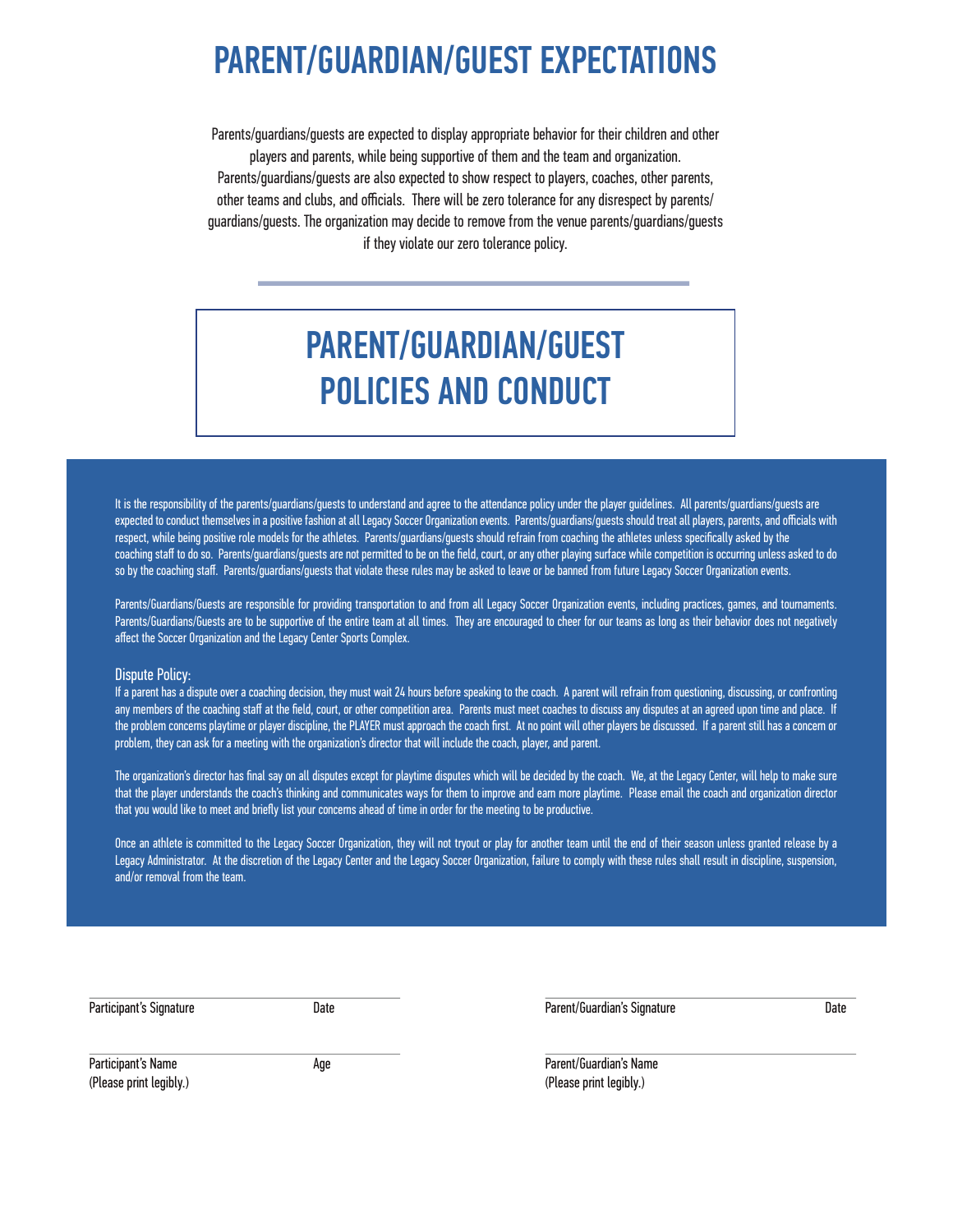# FINANCIAL AGREEMENT AND REFUND POLICY

### FINANCIAL AGREEMENT

All payments will be made to Legacy Center on or before applicable due dates. There will be an non-refundable payment of \$250 to reserve the athlete's spot on the team they were selected for. The remainder of the fees will be due in equal installments according to the schedule generated by the Legacy Soccer Organizaton or in one lump sum payment prior to the start of the season. Please make sure that all payments are made on time. Any payment not received by the due date or rejected due to incorrect information or insufficient funds will be subject to a service charge of \$35.00. If the payment is not received, the athlete may no longer be allowed to attend practices, and/or games until the payment is received or other arrangements have been made. The fees are due in totality, regardless if the player

becomes injured or decides to discontinue playing for the Legacy Soccer Organizaton before the end of the season. Payments covers both the organization's fees and team fees, including administrative fees, coaching fees, tournament registrations and referee fees.

Legacy Center, LLC follows a 30 days, 60 days and 90 days collection policy. If payment is not paid in full after the 90 day period, Legacy Center reserves the right to any and all legal remedies in accordance with applicable state and local laws.

I/We have read, completely understand, and agree to the terms and conditions outlined above regarding payments to the Legacy Center for the Legacy Soccer Organizaton. If you are in need of financial assistance, please contact the coach or the soccer director for limited scholarship program opportunities.

| Participant's Signature                       | Date |  |
|-----------------------------------------------|------|--|
| Participant's Name<br>(Please print legibly.) | Aqe  |  |





### PAYMENT POLICIES

Following payment of the non-refundable \$250 deposit to secure your player's spot on their team, the remainder of your tuition will be due and payable to Legacy Center, either in a full payment or equal installments, according to the following schedule:

| <b>Full Year Terms</b> | <b>HS Girls Teams</b> | <b>HS Boys Teams</b> |
|------------------------|-----------------------|----------------------|
| July 15th              | July 15th             | July 15th            |
| Aug 15th               | Aug 15th              | Nov 15th             |
| Sept 15th              | Sept 15th             | Dec 15th             |
| Oct 15th               | Oct 15th              | Jan 15th             |
| Nov 15th               | Nov 15th              | Feb 15th             |
| Dec 15th               | Dec 15th              | Mar 15th             |
| Jan 15th               |                       |                      |

### REFUND POLICY

The Legacy Soccer Organization directors have sole and absolute discretion as to whether organization fees will be refunded or reimbursed under any circumstances. In the case of serious injury due to or related to Legacy Soccer Organization events, including practices, games, and tournaments under normal circumstances, a partial or full refund may be given at the discretion of the organization's director. Refunds generally will not be given due solely to injuries or illness outside of Soccer Organization events. If a player is pulled from the team by personal or parental choice, a refund will not be given and payment will be expected in

full. The initial deposit is non-refundable irrespective of the circumstances.

Feb 15th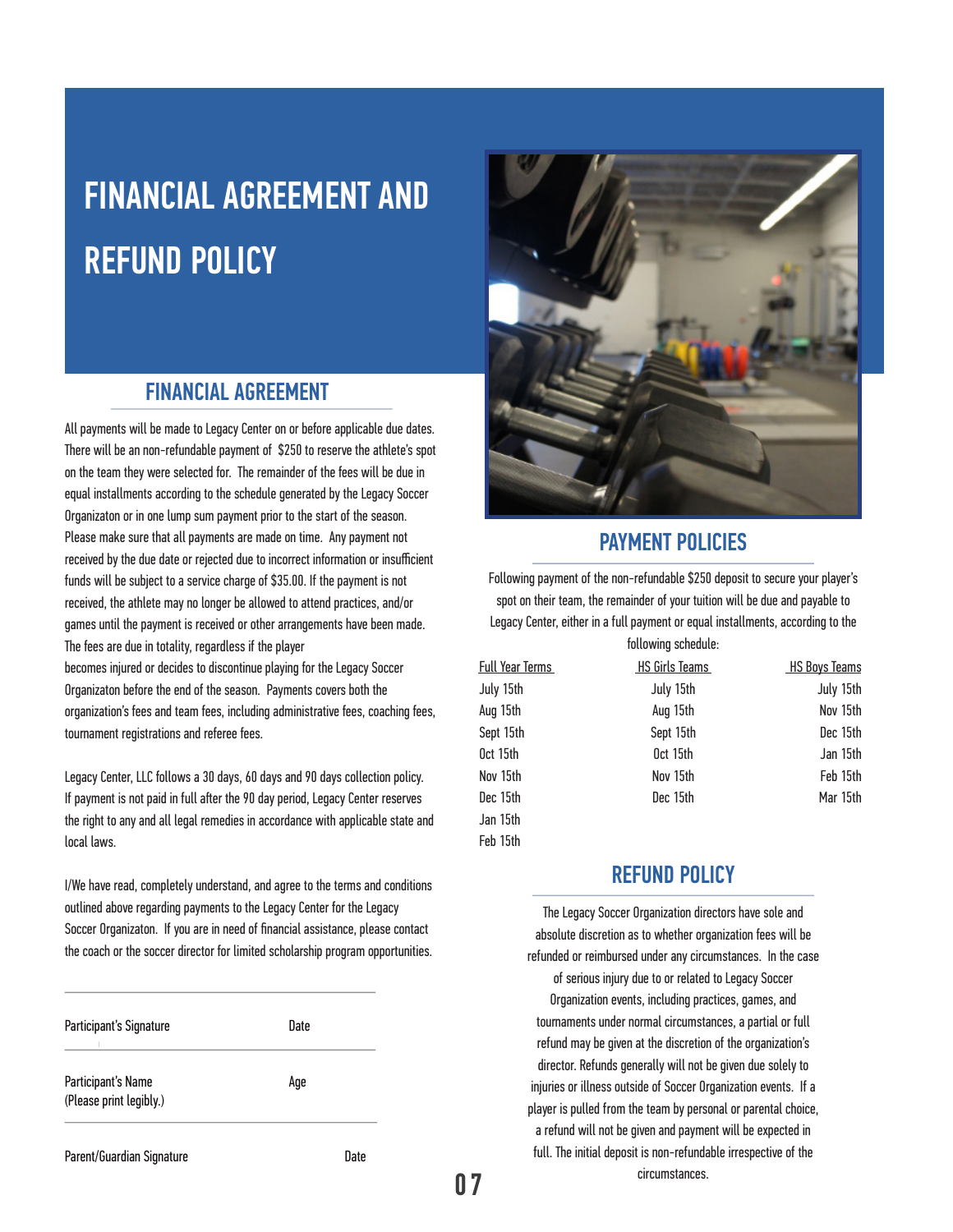### ASSUMPTION OF RISK AND RELEASE FROM LIABILITY AGREEMENT

THIS IS A LEGAL DOCUMENT. By signing it, you are limiting your ability to recover from Legacy Center, LLC and its affiliates any damages you sustain while at Legacy Center, its affiliate locations, or at any entity or in travel with the Soccer program and team. If you have any questions about the legal consequences of this document, please obtain advice from your legal counsel prior to signing. This document must be signed before you participate in any activity at Legacy Center, or its affiliate locations or partners, specifically any soccer activity or team. You agree not to sue Legacy Center, LLC, its affiliates or partners or the soccer program for any claims you may have.

In consideration for permitting Participant to participate at Legacy Center, LLC, its affiliates or partners, as a soccer player, or as either a participant, volunteer, spectator, coach, assistant coach, manager, or any role that requires participation at the Legacy Center facility or its affiliate or partners facilities or within the travel of the soccer program, the undersigned, for themselves, and for their respective heirs, personal representatives and assigns, agree as follows:

I HEREBY ASSUME ALL OF THE RISKS OF PARTICIPATING IN ANY/ALL ACTIVITIES ASSOCIATED WITH THIS EVENT, including by way of example and not limitation, any risks that may arise from negligence or carelessness on the part of the persons or entities being released, from dangerous or defective equipment or property owned, maintained, or controlled by them, or because of their possible liability without fault.

I certify that I am physically fit, have sufficiently prepared or trained for participation in this activity, and have not been advised to not participate by a qualified medical professional. I certify that there are no health-related reasons or problems which preclude my participation in this activity or as a soccer p la ye r.

I acknowledge that upon any concussion or head trauma related symptoms or injuries, or if any member at Legacy Center, LLC has reason to believe you have sustained a

# PLEASE READ **CAREFULLY**

concussion or head injury, you will follow the rules, policies and regulations as set forth in Legacy's concussion protocol and waive and release any liability in the treatment and care for a possible head injury, including, but not limited to, contacting 911 emergency ambulatory services, application of a head and/or spine brace, removal from any athletic related activity immediately and the authority to communicate with your emergency contact to transport you to a hospital or medical facility for further evaluation and/or treatment.

I acknowledge that this Assumption of Risk and Release of Liability Agreement will be used by Legacy Center, LLC, its affiliates, partners, the event holders, sponsors, and organizers of the activity in which I may participate, and that it will govern my actions and responsibilities at said activity.

(A) I WAIVE, RELEASE, AND DISCHARGE from any and all liability, including but not limited to, liability arising from the negligence or fault of the entities or persons released, for my death, disability, personal injury, property damage, property theft, or actions of any kind which may hereafter occur to me including my traveling to and from this activity, THE FOLLOWING ENTITIES OR PERSONS: Legacy Center, LLC, its affiliate locations, partners, the soccer program, and/or their directors, officers, employees, volunteers, representatives, and agents, and the activity holders, sponsors, and volunteers:

(B) INDEMNIFY, HOLD HARMLESS, AND PROMISE NOT TO SUE the entities or persons mentioned in this paragraph from any and all liabilities or claims made as a result of participation in this activity, whether caused by the negligence of release or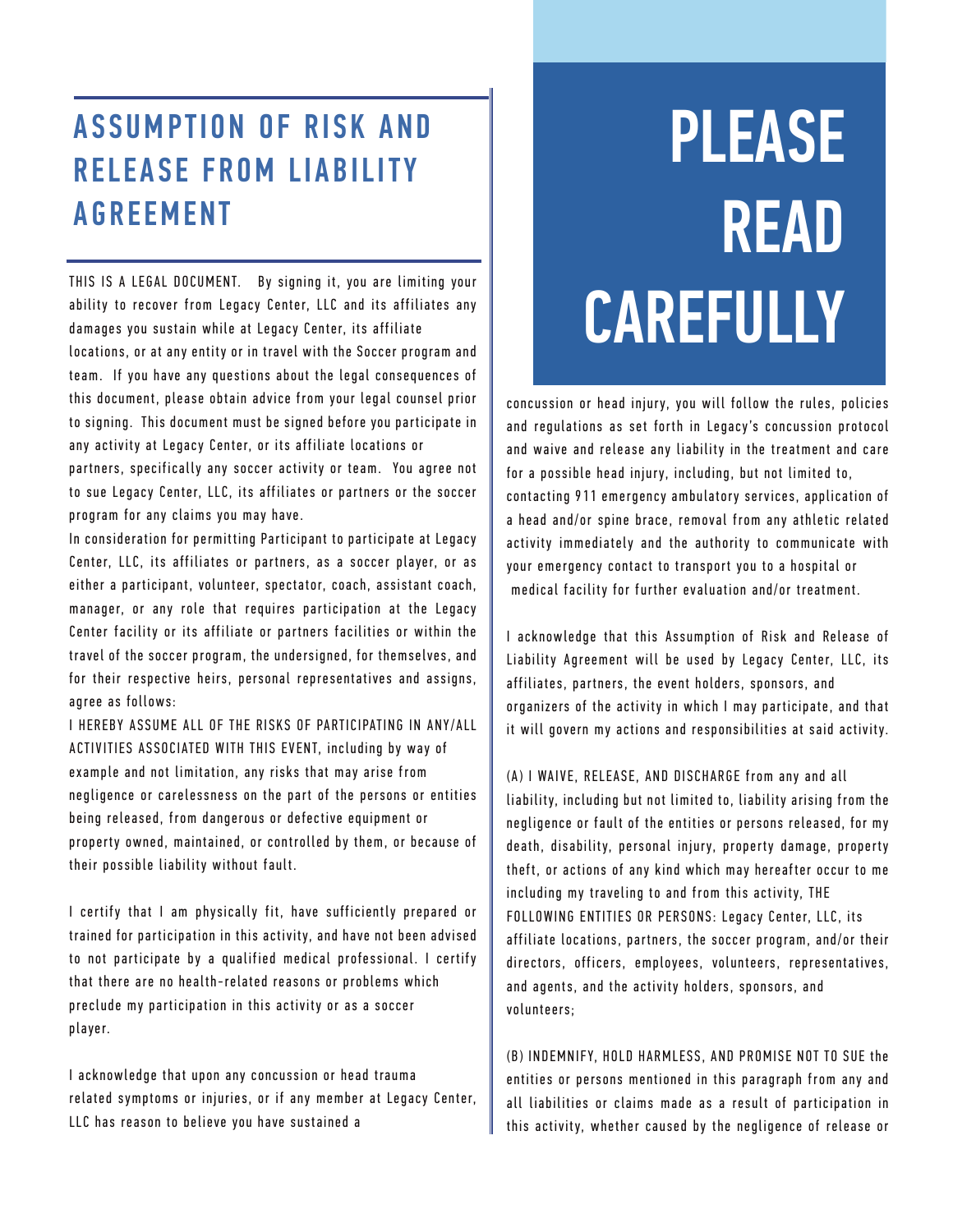otherwise.

I acknowledge that Legacy Center, LLC, its affiliate locations, the soccer program, partners and their directors, officers, volunteers, representatives, and agents are NOT responsible for the errors, omissions, acts, or failures to act of any party or entity conducting a specific activity on their behalf.

I acknowledge that this activity, specifically soccer, may involve a test of a person's physical and mental limits and carries with it the potential for death, serious injury, and property loss. The risks include, but are not limited to, those caused by terrain, facilities, temperature, weather, condition of participants, equipment, vehicular traffic, lack of hydration, and actions of other people including, but not limited to, participants, volunteers, monitors, and/or producers of the activity. These risks are not only inherent to participants, but are also present for volunteers, coaches, managers, spectators, or any role that requires participation at Legacy Center, or its affiliate locations or partners.

Participant agrees to give up their right to a trial by a court or a jury. Any dispute or claim between participant and Legacy Center, LLC, its affiliates or partners, including those arising out of or related to this Agreement, the interpretation of this Agreement, or any damages, shall be settled by binding arbitration in accordance with the Rules of the American Arbitration Association. The arbitrator's award shall be final and binding upon the parties, and judgment upon the award may be entered by any court of competent jurisdiction. The place of arbitration shall be the county or jurisdiction where Legacy Center, its affiliates or partners are located.

Legacy Center, LLC, its affiliate locations and partners and the soccer program, shall not be liable for the loss or theft of, or damage to, the personal property of any participant, member, guest, volunteer, coach, manager, spectator, or any person on the premises of Legacy Center, its affiliate locations, or partners.

I hereby consent to receive medical treatment which may be deemed advisable in the event of injury, accident, and/or illness during this activity or any occurrence while participating in any activity in participation with Legacy Center, LLC, its partners and affiliates and the soccer program. I understand while participating in this activity, I may be photographed. I agree to allow my photo, video, or film likeness to be used for any legitimate purpose by the activity holders, producers, sponsors, organizers, and assigns.

#### NOVEL CORONAVIRUS (COVID-19)

Legacy Center has and will continue to abide by all Federal, State and Local mandates related to the Novel Coronavirus (COVID 19). By entering our facility, you are assuming any and all risks of contracting the Novel Coronavirus (COVID 19) and the risks associated with the virus, including being quarantined, hospitalization and resulting illness or death. Legacy Center, LLC, its partners and affiliates and the soccer program will be waived of any and all liability, medical costs, and any

associated causation resulting from you contracting the virus and passing it along to other people. You will be required to inform Legacy Center or the soccer program administrator if you test positive for the virus immediately or show signs of symptoms so Legacy Center can take all necessary measures to prevent the spread of the virus to other customers, staff and guests.

The Assumption of Risk and Release of Liability Agreement shall be construed broadly to provide a release and waiver to the maximum extent permissible under applicable law.

I CERTIFY THAT I HAVE READ THIS DOCUMENT AND I FULLY UNDERSTAND ITS CONTENT. I AM AWARE THAT THIS IS A RELEASE OF LIARILITY AND A CONTRACT AND I SIGN IT OF MY OWN FRFF WILL.

| Participant's Signature | Date |
|-------------------------|------|
|                         |      |
|                         |      |
|                         |      |
|                         |      |
|                         |      |
| Participant's Name      |      |
|                         | Age  |
|                         |      |
| (Please Print Legibly)  |      |
|                         |      |
|                         |      |
|                         |      |

Parent/Guardian's Signature **manufacture** Date

(If under 18 years old, Parent/Guardian must sign)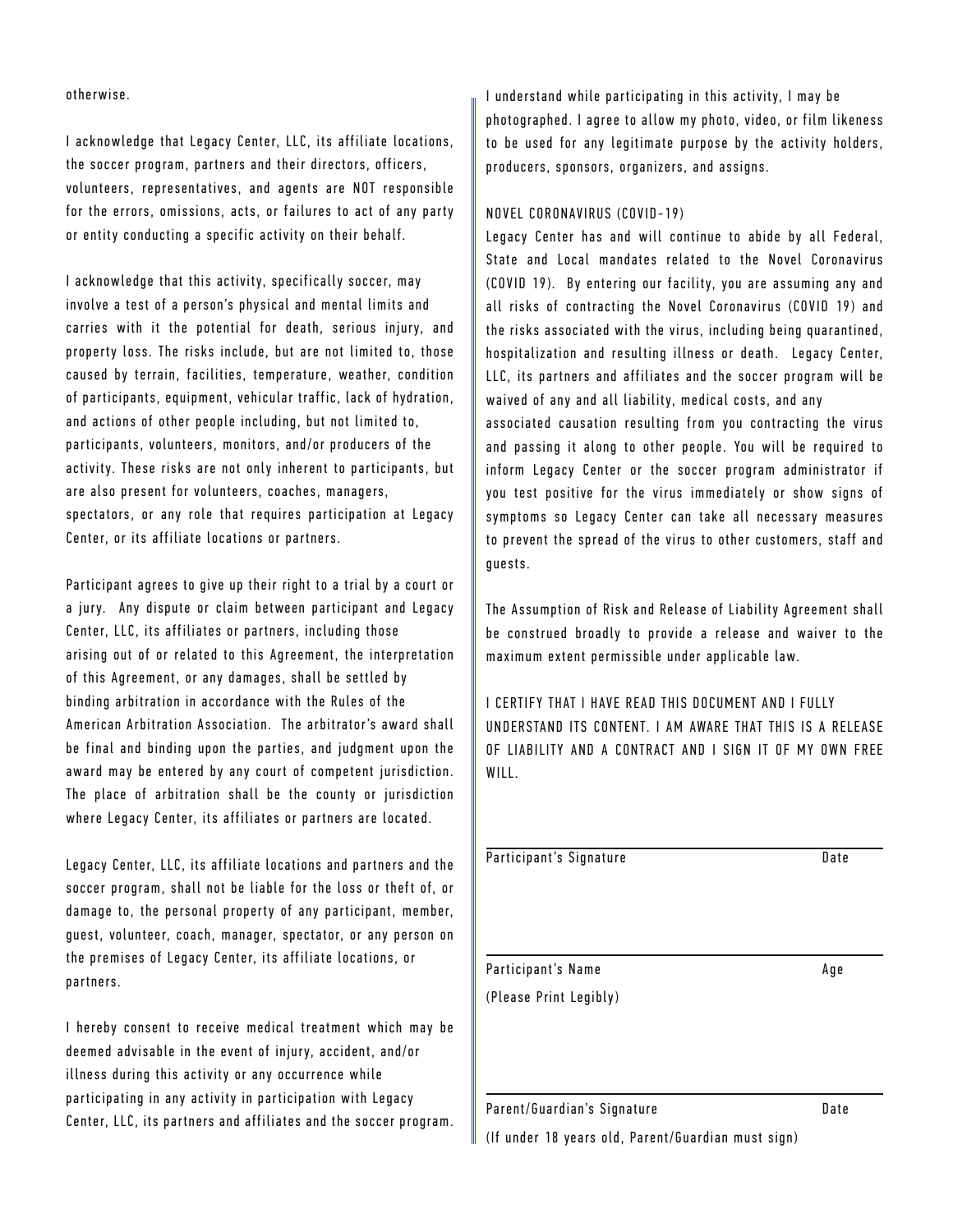### Legacy Center, LLC Anti-Bullying Policy

The Legacy Center, LLC and its affiliated sports organizations recognize that a sports team and facility that is physically and emotionally safe and secure for all athletes promotes good citizenship, increases athlete attendance and engagement, and supports athletic achievement. To protect the rights of all athletes and teams for a safe and secure learning environment, the Legacy Center, LLC prohibits acts of bullying, harassment, and other forms of aggression and violence. Bullying or harassment, like other forms of aggressive and violent behaviors, interferes with both the Legacy Center's ability to educate and train its athletes and an athlete's ability to learn and progress in athletics. All of Legacy Center's administrators, staff, coaches, directors, parents, volunteers and athletes are expected to refuse to tolerate bullying and harassment and to demonstrate behavior that is respectful and civil. It is especially important for adults to model these behaviors (even when disciplining) in order to provide positive examples for athlete behavior.

"Bullying" is conduct that meets all of the following criteria:

Is reasonably perceived as being dehumanizing, intimidating, hostile, humiliating, threatening, or otherwise likely to evoke fear of physical harm or emotional distress;

Is directed at one or more pupils;

Is conveved through physical, verbal, technological or emotional means:

Substantially interferes with educational opportunities, benefits, or programs of one or more pupils;

Adversely affects the ability of a pupil to participate in or benefit from the athletic program or activities by placing the pupil in reasonable fear or physical harm or by causing emotional distress; and,

Is based on a pupil's actual or perceived distinguishing characteristic (see above), or is based on an association with another person who has or is perceived to have any of these characteristics.

"Harassment" is conduct that meets all of the following criteria:

Is reasonably perceived as being dehumanizing, intimidating, hostile, humiliating, th reatening, or otherwise likely to evoke fear of physical harm or emotional distress;<br>• Is directed at one or more pupils:

Is conveyed through physical, verbal, technological or emotional means;

Substantially interferes with educational opportunities, benefits, or programs of one or more pupils;

Adversely affects the ability of a pupil to participate in or benefit from the athletic program or activities because of the conduct, as reasonably perceived by the pupil, is so severe, pervasive, and objectively offensive as to have this effect; and,

Is based on a pupil's actual or perceived distinguishing characteristic (see above), or is based on an association with another person who has or is perceived to have any of these characteristics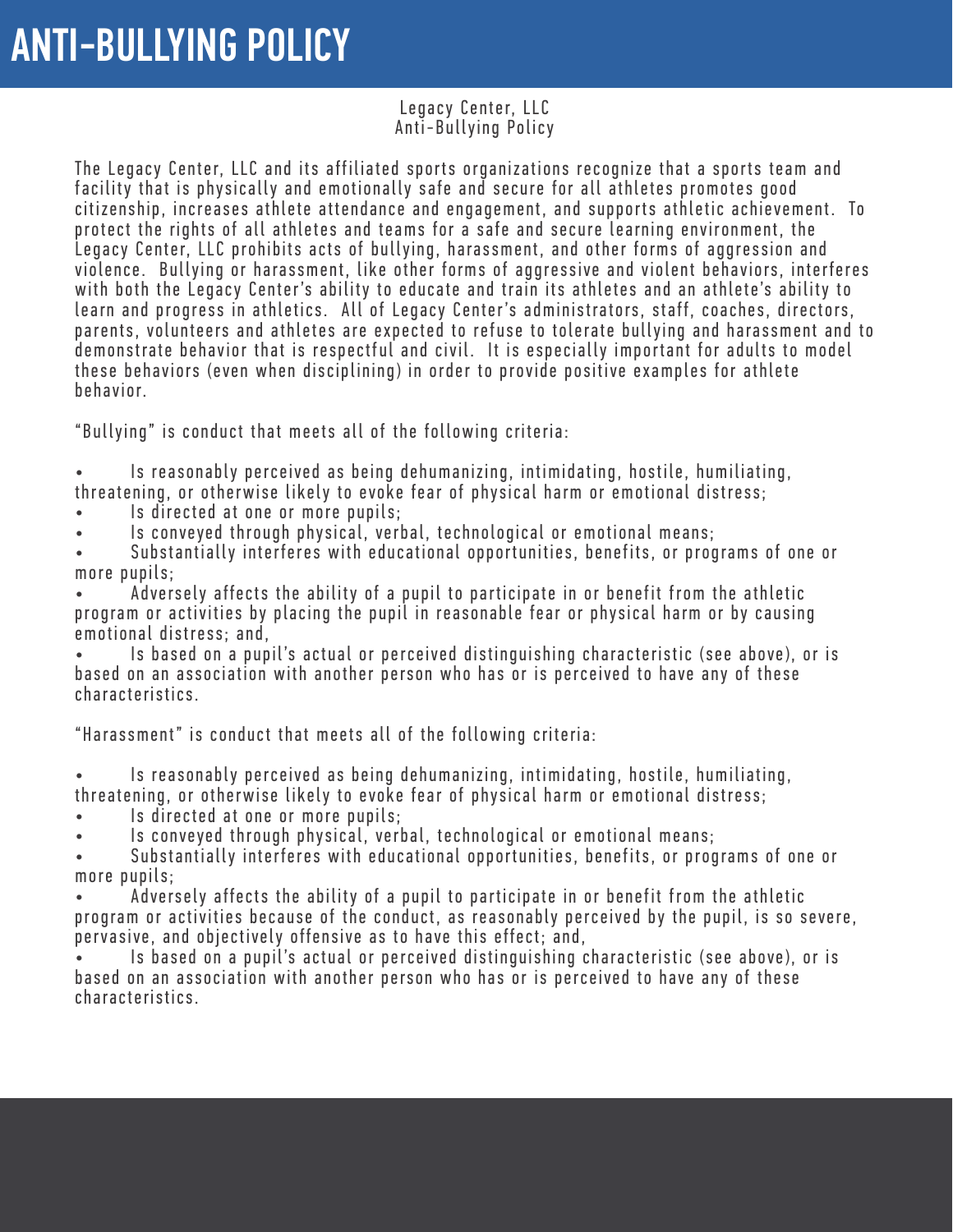## ANTI-BULLYING POLICY CONT.

The scope of this policy includes the prohibition of every form of bullying, harassment, and cyberbullying/harassment, whether on the field or within the facility, immediately adjacent to the facility premises, at a Legacy Center sponsored event, whether or not held on Legacy Center premises. Bullying or harassment, that is not initiated at a location defined above is covered by this policy if the incident results in a potentially material or substantial disruption of the athletic learning environment for one or more athletes and/or the orderly day-to-day operations of Legacy Center or Legacy Center team or program.

The Legacy Center and its affiliates expect athletes to conduct themselves in a manner in keeping with their levels of development, maturity, and demonstrated capabilities with proper regard for the rights and welfare of other athletes, coaches, staff, volunteers and opposing teams.

Reporting Bullying:

If you, or someone you know, are being bullied or harassed, you must report the incident to a team manager, coach, Legacy Center administrator or director as soon as possible. You may anonymously report the incident to the above, however, formal disciplinary action may not be based solely on the basis of an anonymous report.

Upon reporting the incident to the appropriate member listed above, that staff member is required to report bullying or harrasment to a Legacy Center Administrator.

Consequences of Bullying:

If any person involved in a Legacy Center team or program (including players, athletes, coaches, volunteers, parents, guardians and spectators) has taken part in bullving behavior, Legacy Center has the authority, dependent on the incident and the totality of the circumstances, to suspend, terminate or ban that person from Legacy facilities, premises or team. If the action is so obiectively severe, intentional and causes another person severe emotional or physical damage, that person and the incident will be reported to local law authorities.

Legacy Center prohibits reprisal or retaliation against any person who reports an act of bullying or harassment or cooperates in an investigation.

Legacy Center prohibits any person from falsely accusing another as a means of bullying or harassment. The consequences and appropriate remedial action for a person found to have falsely accused another as a means of bullying or harassment may range from positive behavioral interventions up to and including suspension or expulsion from the team and Legacy Center premises.

By raising awareness throughout Legacy Center and its affiliates, everyone can work together to ensure that Legacy Center and its teams is a place where players, parents, and other participants can feel welcome and included.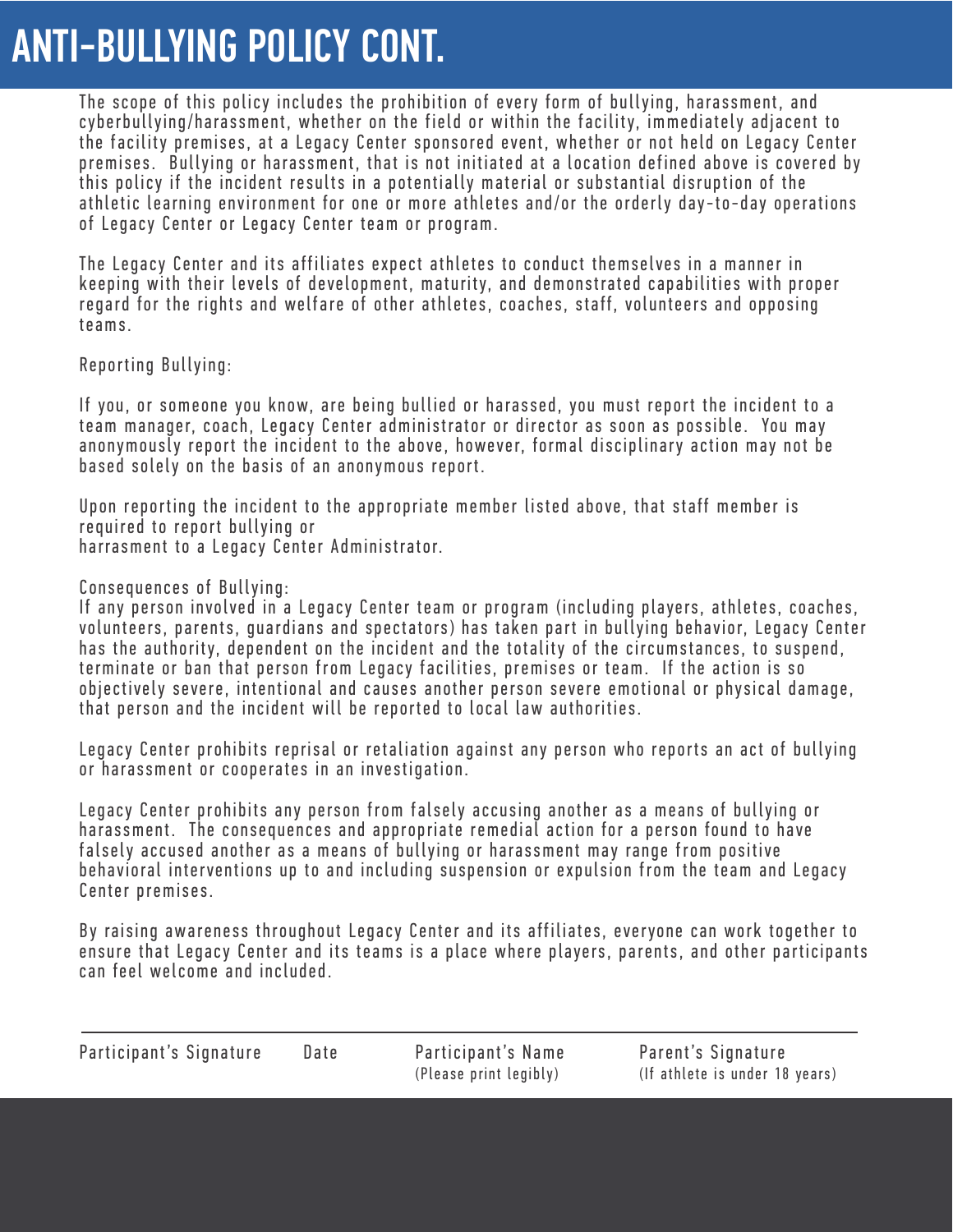# IMAGE & VIDEO RELEASE

Photo/Video/Audio Release Form and Disclosure

I , \_ \_ \_ \_ \_ \_ \_ \_ \_ \_ \_ \_ \_ \_ \_ \_ \_ \_ \_ \_ \_ \_ \_ \_ \_ \_ \_ \_ \_ \_ ( p l e a s e p ri n t ) , g ra n t p e rm i s s i o n t o L e g a c y Center, LLC, its Clubs, Programs, affiliates, agents and employees the irrevocable and unrestricted right to reproduce the photographs, video images and/or audio taken of me, or members of my family, for the purpose of publication, promotion, illustration, advertising, brochures, commercials, media material, flyers, invitations, or trade, in any manner or in any medium. To ensure the privacy of individuals and children, images and audio will not be identified using full names or personal identifying information without the written or verbal approval from the recorded subject, parent or legal guardian. I hereby release Legacy Center, LLC, its Clubs, Programs, Affiliates and its legal representatives for all claims and liability relating to said images, video and audio involving the use of your image or likeness.

A person entering the Legacy Center, LLC facility or attending Legacy Center, LLC event who does not wish to have their image or audio recorded for distribution should make their wishes known in advance to the photographer/videographer, and/or the event organizers, and/or contact Legacy Center, LLC, in writing of his/her intentions and include a photograph. Legacy Center, LLC will use the photo for identification purposes only and will hold it in confidence.

By entering the Legacy Center, LLC facility, participating in an Legacy Center, LLC event, or by failing to notify Legacy Center, LLC, in writing, of your desire to not have your image or audio used by Legacy Center, LLC, you are agreeing to release, defend, hold harmless and indemnify Legacy Center, LLC, its Clubs, Programs, Affiliates and its legal representatives from any and all claims involving the use of your picture or likeness.

Any person or organization not affiliated with Legacy Center, LLC, may not use, copy, alter or modify Legacy Center, LLC photographs, graphics, audio, videography or other, similar reproductions or recordings without the advance written permission of an authorized designee from Legacy Center, LLC.

I acknowledge that I am:

[ ] over the age of 18

[ ] the legal guardian of the following

If legal guardian of model(s), please list name(s) here:

Name(s): \_\_\_\_\_\_\_\_\_\_\_\_\_\_\_\_\_\_\_\_\_\_\_\_\_\_\_\_\_\_\_\_\_\_\_\_\_\_\_\_\_\_\_\_\_\_\_\_\_\_\_\_\_ Signature: \_\_\_\_\_\_\_\_\_\_\_\_\_\_\_\_\_\_\_\_\_\_\_\_\_\_\_\_\_\_\_\_\_\_Date: \_\_\_\_\_\_\_\_\_\_\_\_\_\_

Address: \_\_\_\_\_\_\_\_\_\_\_\_\_\_\_\_\_\_\_\_\_\_\_\_\_\_\_\_\_\_\_\_\_\_\_\_\_\_\_\_\_\_\_\_\_\_\_\_\_\_\_\_\_\_\_